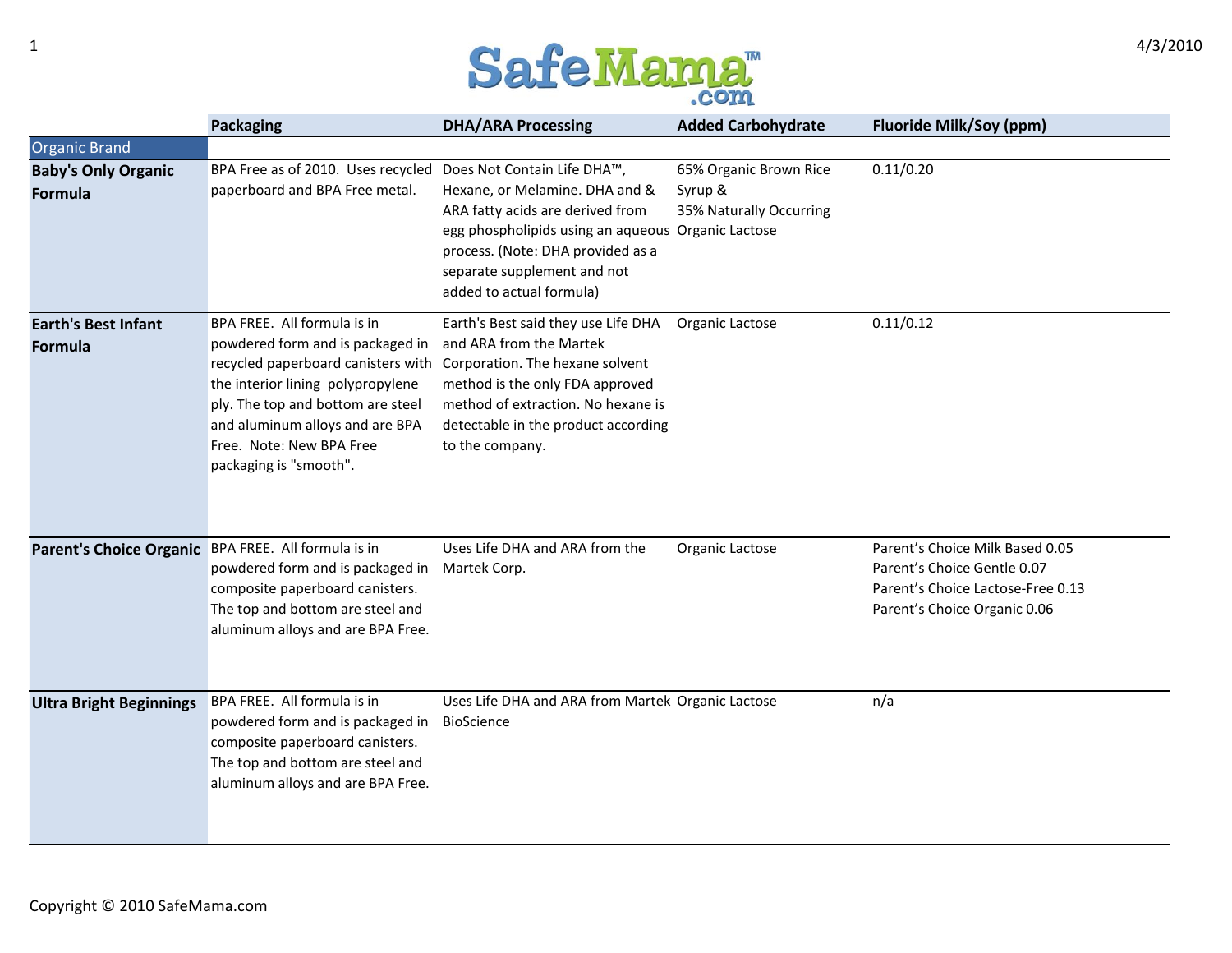

|                         | <b>Packaging</b>                                                                                                                                                                                                                                                                                                                                                                                                                                                                                                                                                                                                                               | <b>DHA/ARA Processing</b>                                                                                                                                                | <b>Added Carbohydrate</b>                                                                                                                                                                                                                     | <b>Fluoride Milk/Soy (ppm)</b> |
|-------------------------|------------------------------------------------------------------------------------------------------------------------------------------------------------------------------------------------------------------------------------------------------------------------------------------------------------------------------------------------------------------------------------------------------------------------------------------------------------------------------------------------------------------------------------------------------------------------------------------------------------------------------------------------|--------------------------------------------------------------------------------------------------------------------------------------------------------------------------|-----------------------------------------------------------------------------------------------------------------------------------------------------------------------------------------------------------------------------------------------|--------------------------------|
| <b>Vermont Organics</b> | steel cans were BPA free, some of<br>which may still be out there but all<br>new packaged formula and formula<br>ordered direct is in new BPA free<br>packaging.                                                                                                                                                                                                                                                                                                                                                                                                                                                                               | BA FREE composite cardboard. Old Uses Life DHA and ARA from Martek Organic Lactose<br><b>BioScience</b>                                                                  |                                                                                                                                                                                                                                               | n/a                            |
| <b>Similac Organics</b> | Similac comes in prepared liquid<br>formulas packaged in plastic and in source of DHA and will only state<br>powdered form in both a canister<br>and in their new SimplePac<br>packaging (HDPE). in 2008, Similac facilities".<br>said that formula packaged in the<br>SimplePac never comes in contact<br>with BPA but they would not state<br>whether the packaging is BPA Free.<br>There is a removable foil seal inside<br>the lid that I suspected contained<br>BPA but this is a speculation. I<br>called them again and they now are<br>allowing representatives to say that<br>Yes, all their formula packaging is<br><b>BPA Free.</b> | Similac <sup>®</sup> does not disclose their<br>that it comes from "microorganisms Evaporated Cane Juice<br>grown in commercial manufacturing (Sucrose) Banned in the EU | Organic Maltodextrin,<br>Organic Sugar from<br>due to risk for obesity cause.<br>The representative said<br>Organic Lactose is also<br>present but only as a result of<br>the Organic Milk content.<br>They do not add additional<br>Lactose. | 0.03                           |